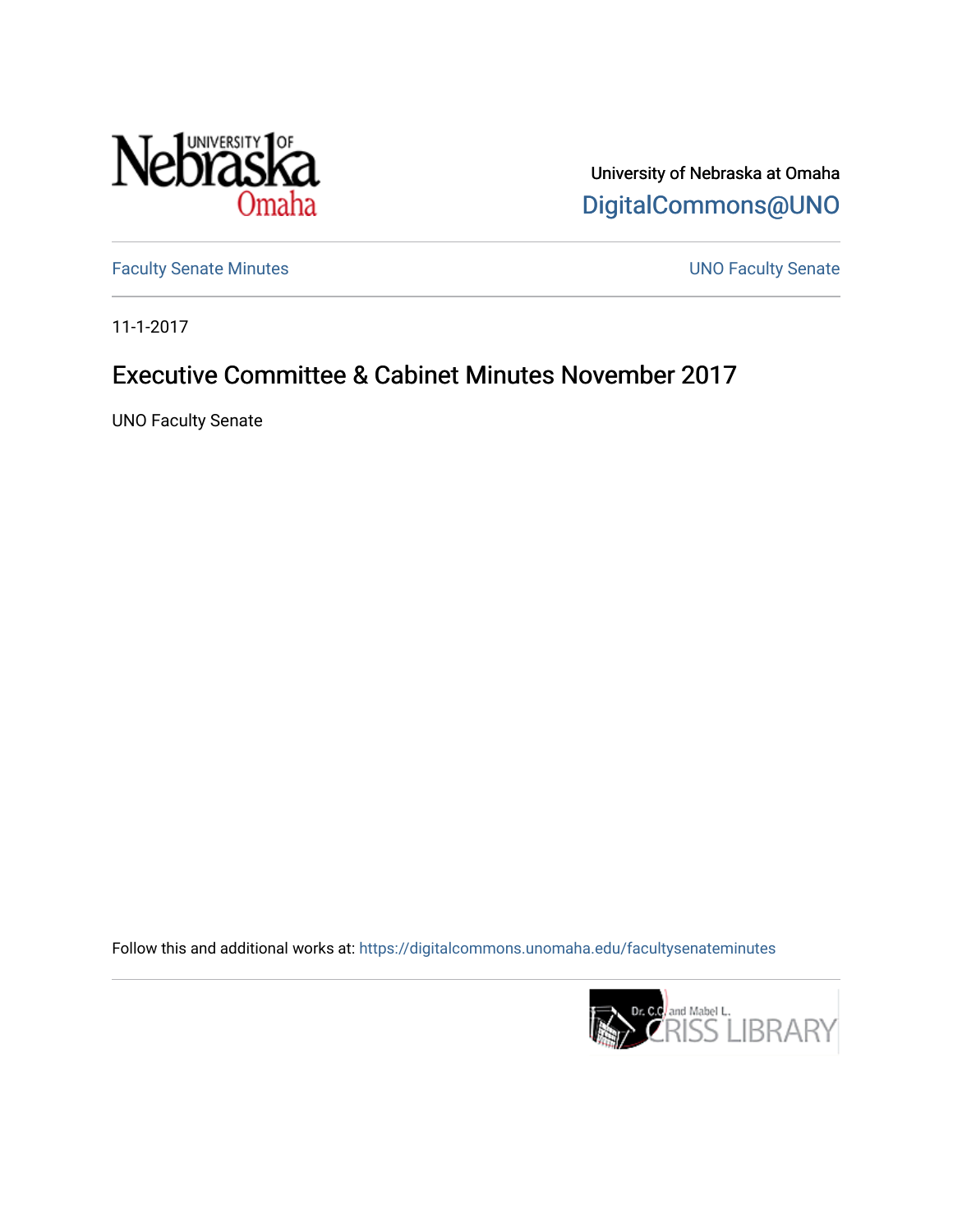

# **2017-2018 Faculty Senate Executive Committee & Cabinet** *Minutes*

\_\_\_\_\_\_\_\_\_\_\_\_\_\_\_\_\_\_\_\_\_\_\_\_\_\_\_\_\_\_\_\_\_\_\_\_\_\_\_\_\_\_\_\_\_\_\_\_\_\_\_\_\_\_\_\_\_\_\_\_\_\_\_\_\_\_\_\_\_\_\_\_\_\_\_\_\_\_ \_\_\_\_\_\_\_\_\_\_\_\_\_\_\_\_\_\_\_\_*Wednesday, November 1, 2017, 2 p.m., ASH 196*\_\_\_\_\_\_\_\_\_\_\_\_\_\_\_\_\_\_\_\_\_

\_\_\_\_\_\_\_\_\_\_\_\_\_\_\_\_\_\_\_\_\_\_\_\_\_\_\_\_\_\_\_\_\_\_\_\_\_\_\_\_\_\_\_\_\_\_\_\_\_\_\_\_\_\_\_\_\_\_\_\_\_\_\_\_\_\_\_\_\_\_\_\_\_\_\_\_\_

**Members:** Arbelaez, Barone, Elder Grams, Landow, Miller, Nash, Robins, Woody

**Excused:** Adams

**I. The meeting was called to order** at 2:05 p.m. by Vice President Barone.

**II. The Minutes** of October 4, 2017, were approved as submitted.

### **III. Officers' Reports**

**A. President's Report:** Senator Grams reported in the following letter.

November 1, 2017

Dear Colleagues,

Thank you for all the work you are doing each day to make UNO and its educational opportunities the best they can be. You have contributed to UNO's success as demonstrated in a few key measures: our 2016 first-year retention rate has risen to 77.9%, and the graduation rate rose a few points to 47%. Although this measure can be misleading given that some of our students will go on to graduate from other institutions, leading to an overall higher success rate for the students, I appreciate everything faculty are doing to make this happen and I think we can do even better. Our work in the classroom, on student advising, encouragement of student research, and development of meaningful experiential and co-curricular learning opportunities, all contributes to engaging and retaining successful students.

Before I summarize other recent events, I note that orders for graduation regalia via the Bookstore need to be placed by Friday, November 3, for faculty who need this to attend the December graduation. If you haven't been to graduation in a while, please consider attending. The experience at Baxter Arena is very nice, and the division of the ceremonies and procedures make it relatively easy for faculty to participate. Our presence is not only meaningful for students and their families but is an important part of the esprit de corps of our institution. However, I also understand that it is a time burden, especially with three graduations per year, and that not everyone has regalia. A few ideas for solution: rotate attendance around among the faculty in your unit, and share regalia with those who do not own it. My own smaller unit has two outfits – one shorter and one longer – that may be shared by whoever is able to attend the graduation.

The bad news about budget is that State finances are not improving, and cautionary measures taken to reserve 1% of budget likely will be continued through the third and fourth quarters. The good news is that UNO has been spared cuts to its academic enterprise, perhaps due to its overall very lean base budget and the operations-side savings that are resulting from the BRT efforts. However, the BRT implementation is subject to review, as we saw when proposed changes to leave were postponed temporarily and will be studied further (these would have affected UNO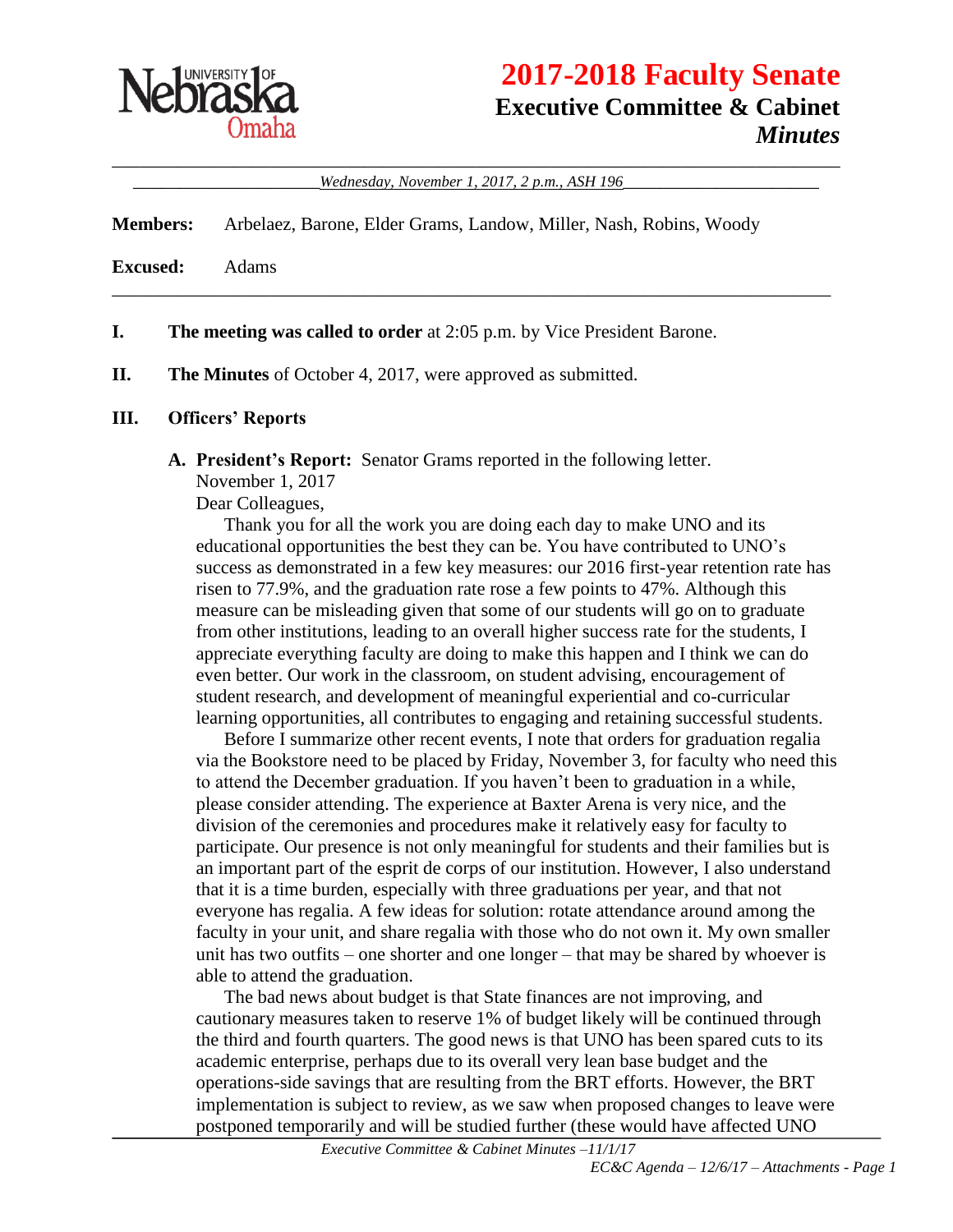staff and a few faculty, and most faculty and staff on other campuses). In addition, the future probably holds more budget concerns, barring unforeseen improvements or windfall. Your input is very important and we are glad to serve as the conduit, so please contact your Faculty Senate representative or me with any suggestions.

You have already heard about changes to some of UNO and UNMC's administrative structure. I will serve on the hiring committee for the shared Vice Chancellor for Business, Finance, and Economic Development, beginning at the end of November. In addition, some changes in the leadership of NARI have been made, and Dr. James Linder now assumes that leadership role.

The Transition Advisory Council – which advises Chancellor Gold on his transition to the leadership of UNO – has held its  $5<sup>th</sup>$  meeting and is preparing to conclude its work, while the Transition Advisory Team (a larger group with similar purpose) has a few more meetings scheduled. The focus of the TAC has turned to some strategic planning. A new UNO strategic plan is now available (see [https://www.unomaha.edu/strategic-plan/index.php\)](https://www.unomaha.edu/strategic-plan/index.php). Accordingly, I have been working with the Standing Committees, the UNO Student Government, and other campus groups to ensure that the Senate is moving forward on projects that pertain to all of the four strategic goals. As you read through our Senate agenda, you see that the committees are hard at work on a wide range of issues. I want to thank them for their dedication and investment of time and effort. We are eager to hear from faculty who have suggestions about any of the topics discussed in the Senate agenda, or who would like to propose issues we have not yet considered.

Thank you to the many units and individuals who have invited me to meet with them, hear faculty suggestions and concerns, and answer questions. The invitation is still open, so if your unit would like to me to drop by a department meeting, or if any other groups or individuals would like to consult, please email me or get in touch with Sue Bishop.

For those of you on the Senate, now is the time to think about leadership roles for next year. These roles are important for the flourishing of the Senate and of UNO generally, and their challenges are also rewarding and educational. If I can answer questions about any of them, please contact me.

For those of you not on the Senate, please think about running to be your College's representative. We have an excellent group that is doing important work, and we try to be as efficient as possible with meetings. Your time will not be wasted, you will develop great relationships with colleagues across the university, and you will be making a difference on matters you consider important to UNO and its faculty.

Finally, one of the most important things happening over the past month is that conversations about how to respond to student concerns and encourage student retention and success are actively in progress. The UNO Student Government, as you will see in the current and past Senate agendas, has passed a few different resolutions that deal with concerns about receiving more information, more timely feedback, and more engagement from faculty. We know that faculty are also under more time pressure than ever, and that the responsibilities assigned to part-time and full-time faculty can make these matters challenging. However, UNO's mission of transforming and improving the quality of life, along with our goal of "ensuring a supportive and invigorating environment in which all of our students can thrive and grow", demands that we continue striving to encourage student success. This is my priority issue over the next few months, as we find creative ways to maximize our resources and efforts toward helping students achieve academic excellence. As ever, I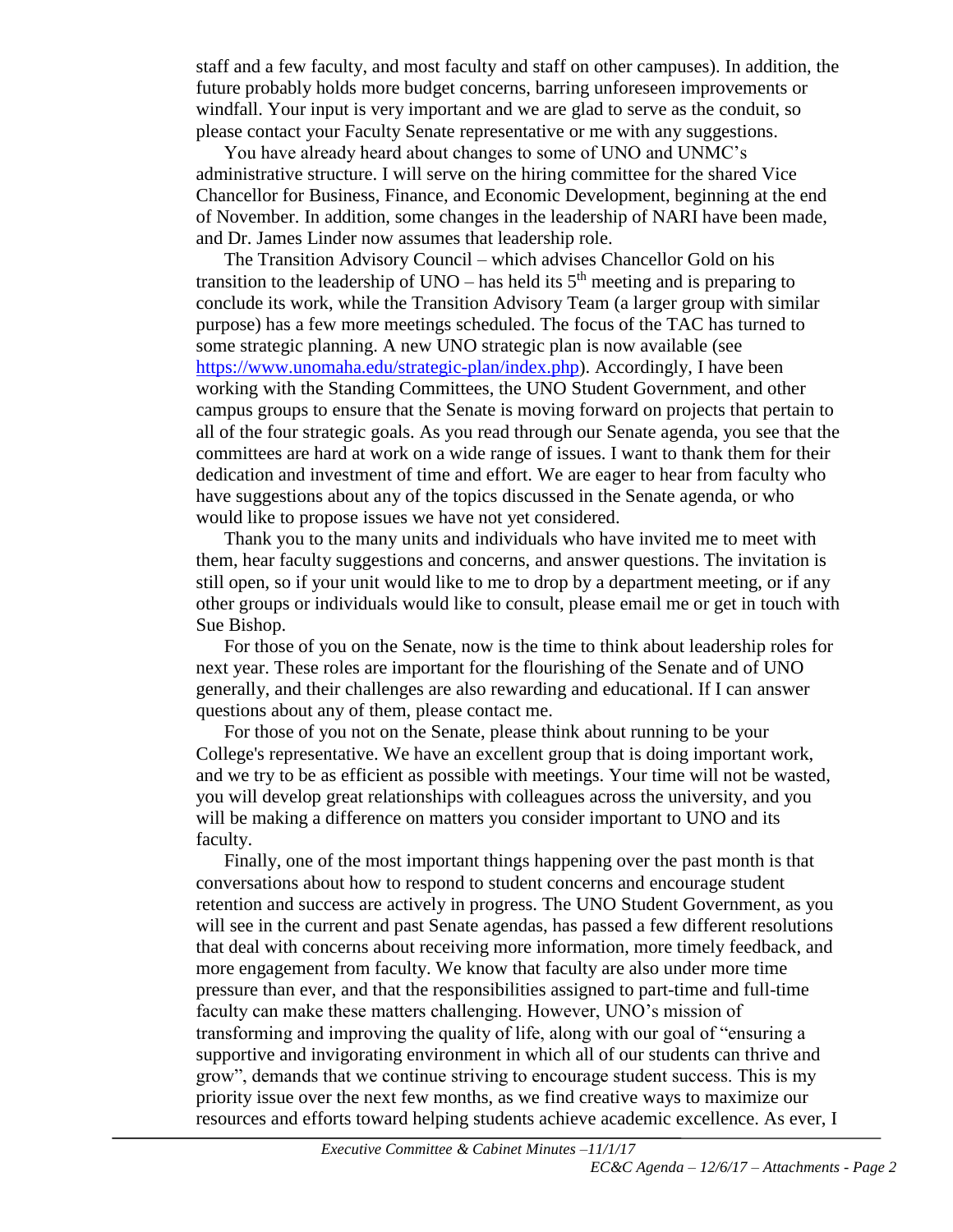would love to hear from you about these topics, and other matters for the Senate, so please do not hesitate to email, call, or visit me soon.

*(The EC&C requested that Dr. James Linder, now in the NARI leadership role of NARI, be asked to speak to the full Senate in either November 2017 or January 2018.)*

# **B. Secretary/Treasurer Report:** Senator Landow reported

### **1. The Executive Committee & Administration** met October 18, 2017**.**

Chancellor Comments:

The Chancellor indicated that he thought the questions asked at the last faculty senate meeting were right on target. Two areas of questioning that he is pursuing: NARI, which he wants to become an asset for UNO. He said that he is confident in Dr. Jim Linder and hopes he can make it work for UNO. And the question that came up regarding merger, and why we aren't talking about an actual merger. He intends to contact the questioner and discuss the matter more specifically. Resolution 4279 – Grievance Committee Summer Compensation

The Chancellor asked if it was possible to pause the clock so the faculty committees did not need to work in the summer. SVC Reed suggested that the resolution be put off for 30 days in order to further study the issue.

### Discussion of Shared Governance Resolution:

Items B, C,  $D$  – additional information will be forthcoming on all three of these issues.

### **A. Classroom Space Availability**

An Analysis of Classroom Times & Patterns has been mentioned. There is a need to follow up on results and any effects of prime time policy.

### **B. Parking**

# **C. Retention Data**

Discussion of Resolution 4311, Academic Freedom & Tenure Committee.

No relevant discussion.

Meeting adjourned at 3:15.

*(Student Government resolution is under New Business.)*

| Res. | Date          | <b>Title</b>                                                           | <b>Admin</b> | Sent for                 | <b>Denied</b> | <b>Deferred</b> | In              | <b>Final</b>                                                                                                                                                                                                                                                    |
|------|---------------|------------------------------------------------------------------------|--------------|--------------------------|---------------|-----------------|-----------------|-----------------------------------------------------------------------------------------------------------------------------------------------------------------------------------------------------------------------------------------------------------------|
| #    | <b>Senate</b> |                                                                        | Accept       | <b>Senate</b>            |               |                 | <b>Progress</b> | <b>Action/Resolved</b>                                                                                                                                                                                                                                          |
|      | <b>Passed</b> |                                                                        |              | <b>Action</b>            |               |                 |                 |                                                                                                                                                                                                                                                                 |
| 4311 | 10/11/17      | Completed:                                                             | 10/18/17     |                          |               |                 |                 | Acknowledged                                                                                                                                                                                                                                                    |
|      |               | Academic Freedom                                                       |              |                          |               |                 |                 |                                                                                                                                                                                                                                                                 |
|      |               | & Tenure Comm.                                                         |              |                          |               |                 |                 |                                                                                                                                                                                                                                                                 |
|      |               |                                                                        |              | <b>TO BE FOLLOWED UP</b> |               |                 |                 |                                                                                                                                                                                                                                                                 |
|      |               |                                                                        |              |                          |               |                 |                 |                                                                                                                                                                                                                                                                 |
| 4282 | 3/8/17        | Expenses<br>Associated with<br>Visas for<br><b>International Hires</b> | 4/19/17      |                          |               |                 |                 | <b>SVC</b> Reed<br>explained the<br>process for UNO<br>paying for legal<br>costs involved.<br>These issues are<br>usually handled by<br>department chairs<br>and personnel.<br>Costs can't be<br>nailed down, since<br>they vary by who is<br>involved. BJ Reed |

#### **2017-2018 Resolution Action Table (Action Pending and Current Resolutions)**

*Executive Committee & Cabinet Minutes –11/1/17*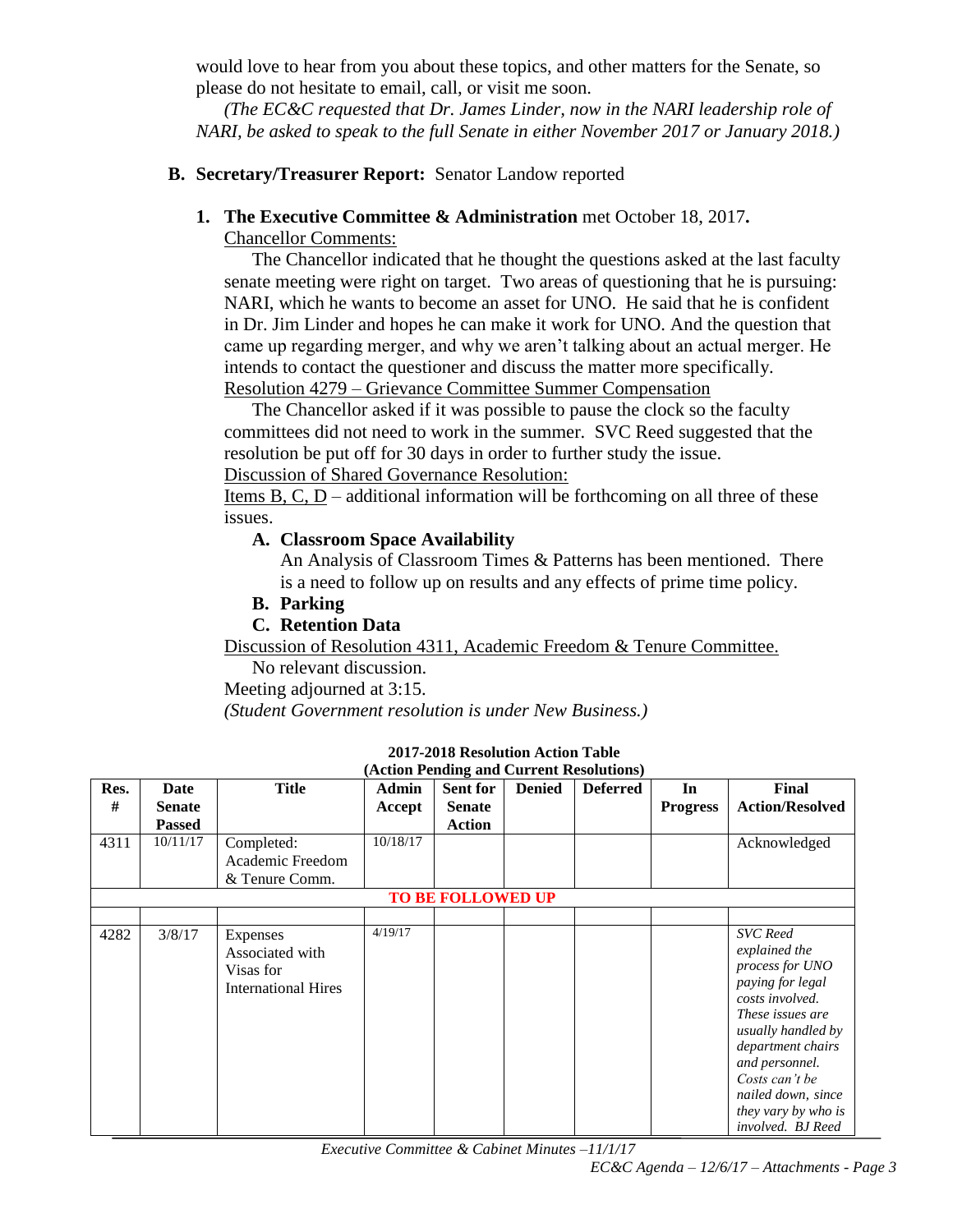|                        |          |              |          |  |  |  | said he would ask                        |
|------------------------|----------|--------------|----------|--|--|--|------------------------------------------|
|                        |          |              |          |  |  |  | for a one page                           |
|                        |          |              |          |  |  |  | description of the                       |
|                        |          |              |          |  |  |  | process made<br>available to             |
|                        |          |              |          |  |  |  | faculty.                                 |
| 4279                   | 12/14/16 | Grievance    | 12/21/16 |  |  |  | - SVC Reed says                          |
|                        |          | Committees   |          |  |  |  | they may need                            |
|                        |          | Summer       |          |  |  |  | more information.                        |
|                        |          |              |          |  |  |  | It is a workload                         |
|                        |          | Compensation |          |  |  |  | issue as much as a                       |
|                        |          |              |          |  |  |  | compensation                             |
|                        |          |              |          |  |  |  | issue. Let's have                        |
|                        |          |              |          |  |  |  | further discussion.                      |
|                        |          |              | 3/15/17  |  |  |  |                                          |
|                        |          |              |          |  |  |  | - BJ reiterated that                     |
|                        |          |              |          |  |  |  | summer pay is not                        |
|                        |          |              |          |  |  |  | likely to happen, as<br>faculty select a |
|                        |          |              |          |  |  |  | variety of service                       |
|                        |          |              |          |  |  |  | opportunities.                           |
|                        |          |              |          |  |  |  | Regarding the                            |
|                        |          |              |          |  |  |  | three grievance                          |
|                        |          |              |          |  |  |  | committees, he                           |
|                        |          |              |          |  |  |  | feels that faculty                       |
|                        |          |              |          |  |  |  | select this type of                      |
|                        |          |              |          |  |  |  | service, similar to                      |
|                        |          |              |          |  |  |  | how faculty choose                       |
|                        |          |              |          |  |  |  | to serve on thesis<br>committee.         |
|                        |          |              |          |  |  |  |                                          |
|                        |          |              | 4/19/17  |  |  |  | Chancellor                               |
|                        |          |              |          |  |  |  | Christensen said                         |
|                        |          |              |          |  |  |  | these type of                            |
|                        |          |              |          |  |  |  | issues, like summer                      |
|                        |          |              |          |  |  |  | grievance                                |
|                        |          |              |          |  |  |  | committee work,                          |
|                        |          |              |          |  |  |  | seldom occur. He                         |
|                        |          |              |          |  |  |  | is also                                  |
|                        |          |              |          |  |  |  | apprehensive of                          |
|                        |          |              |          |  |  |  | anyone who has<br>service in the         |
|                        |          |              |          |  |  |  | summer wanting                           |
|                        |          |              |          |  |  |  | compensation.                            |
|                        |          |              |          |  |  |  | Some service such                        |
|                        |          |              |          |  |  |  | as FS President                          |
|                        |          |              |          |  |  |  | and IRB receive                          |
|                        |          |              |          |  |  |  | workload                                 |
|                        |          |              |          |  |  |  | compensation.                            |
|                        |          |              |          |  |  |  |                                          |
| <b>CARRIED FORWARD</b> |          |              |          |  |  |  |                                          |
|                        |          |              |          |  |  |  |                                          |

# **2. Treasurer's Report:** Senator Landow gave the Budget Report for October 2017**.**

# **IV. Standing Committee Reports**

**A. Committee on Academic and Curricular Affairs:** Senator Miller reported the Committee met Wednesday, October 25, 2017**.**  Present: Connie Schaffer, Stan Wileman, Burch Kealey, Craig Maher, Kelly MacArthur and Holly Miller There were two agenda items for this meeting.

The first agenda item was to continue the discussion of students need for adequate

*Executive Committee & Cabinet Minutes –11/1/17*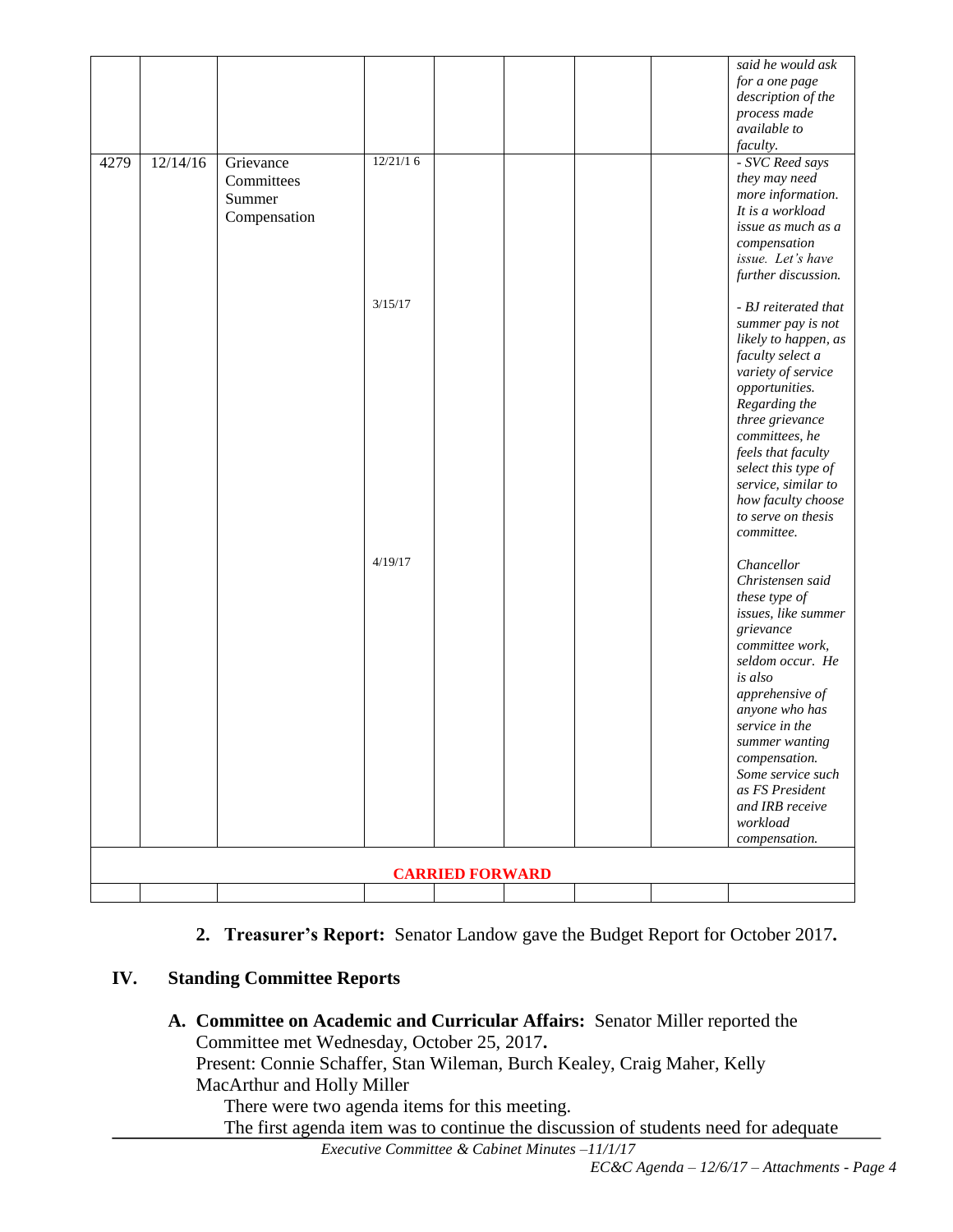and timely feedback on assigned coursework. Last month committee members decided a method for securing data to determine if students feel they are or aren't getting adequate and timely feedback was needed. Research was shared and the decision was made to pursue the addition of one question to the automated course evaluations (ACE) which are completed by students at the end of each semester. The current ACE has questions that address adequate feedback, but it doesn't have a question that directly addresses the timeliness of feedback. Discussion ensued. Committee members agreed that a resolution was needed and voted unanimously to confirm the following resolution. This resolution was passed by the EC&C and will be sent to the full Senate next week.

# **RESOLUTION: ACE Question Regarding Timely Feedback for Students**

**WHEREAS** a student-centered goal of the University of Nebraska at Omaha is to prepare students for academic success, and

**WHEREAS** the faculty has the duty "to enroll, teach, and evaluate the work of students …", and

**WHEREAS** the Student Government of the University of Nebraska at Omaha has expressed through a resolution a desire for the faculty to give timely feedback to students reporting on the evaluation of their work,

**THEREFORE BE IT RESOLVED** that the Faculty Senate recommends to the UNO administration that the Automated Course Evaluation (ACE) include the following item in the Assessment and Evaluation section as the second item: "Feedback on examinations/graded material was timely."

~~~~~~~~~~~~~~~~~~~~~~~~~~~~~~~~~~~~~~~~~~~

The second agenda item focused on the need for faculty members to be involved in any decisions made about academic teaching tools. We operate within a four campus system, so we know some decisions need to be made for efficiency, however teaching tool decisions should have faculty input. Two examples were discussed. Committee members were asked to be observant and pay close attention to situations where our professional expertise matters and/or decisions that may impact on our teaching practices. This topic will be revisited in the future if more examples surface.

In the new business portion of the agenda opinions were expressed supporting the need for Faculty Senate to be fully involved in all university matters connected to teaching. The Five Year Digital Learning Strategic Plan was used as an example. The Faculty Senate is only listed as a partner in one goal of this plan and committee members felt that the Faculty Senate should have input in all goals linked to digital learning. If any senator has a concern linked to this issue, they are invited to share their concern with Stan Wileman who is serving as the Faculty Senate representative to the Technical Resource Committee.

Also in the new business portion of the meeting the chair shared a student government resolution (SR 16/17) that was sent to her as a possible assignment for the A & C A committee. The chair suggested the resolution should go to the EC&C. Committee members offered comments and stated that they supported the decision to send the resolution to the EC&C. Below are the committee members' three concerns about this student government resolution: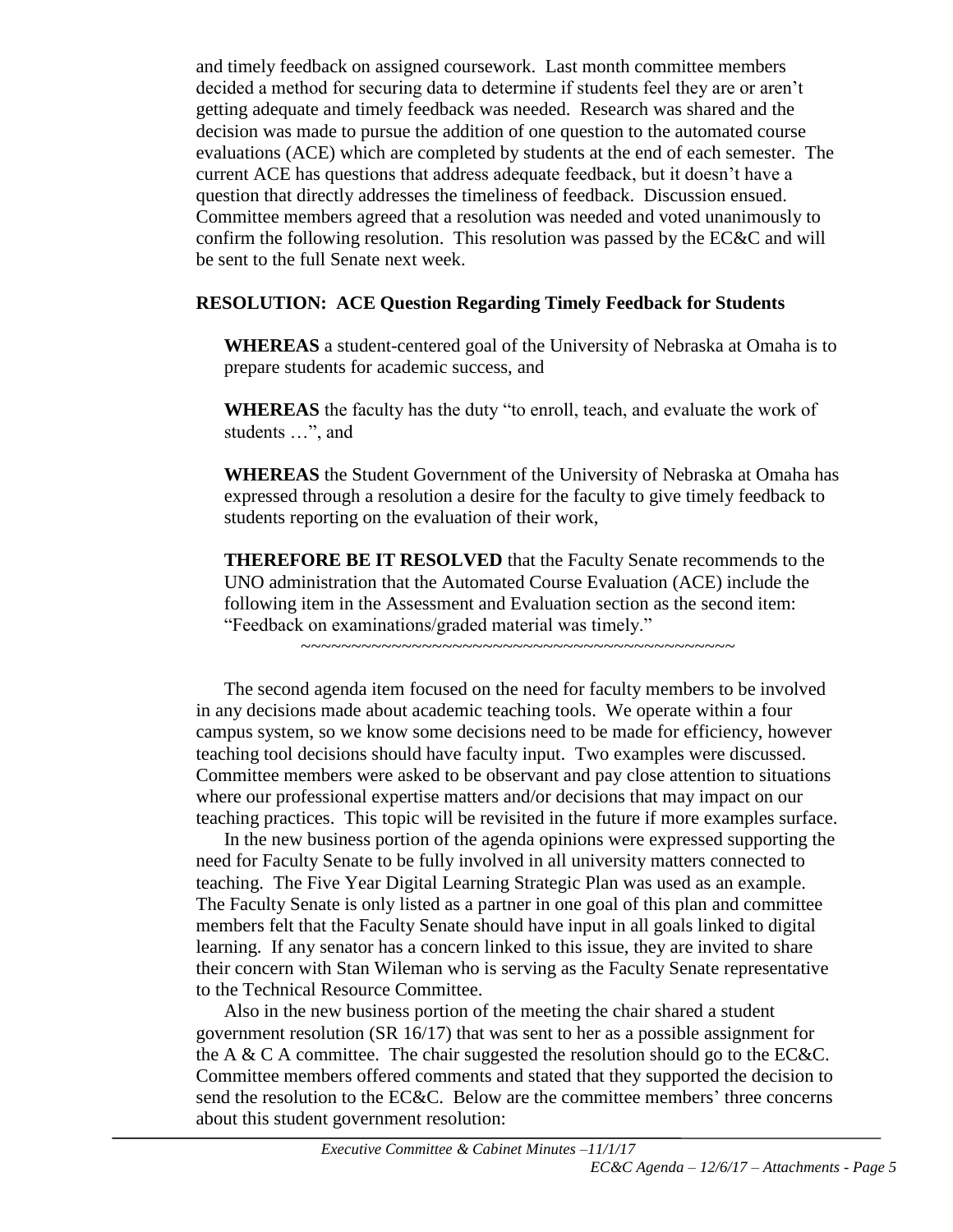- 1. There was a strong objection to the words "in collaboration with the Faculty Senate" stated in the "Therefore be it resolved" paragraph. Members did not feel that the full senate has been part of this collaboration.
- 2. The actions encouraged in the "Therefore be it resolved" paragraph fall under course management or course content and this request infringes on academic freedom.
- 3. The final paragraph, "Be it further resolved," speaks to adding a question to ACE. Student Government has no say in the process of what questions are included in ACE.

Several issues were discussed in the "For the Good of the Order" portion of this meeting.

The meeting adjourned at 3:41 p.m.

# **PENDING:**

**1. Student Government Resolution for Timely Feedback from Faculty**

Senator Kealey asked the Senate to address the Student Government Resolution to have all faculty give timely feedback to students. This discussion expanded to also include faculty member's use of learning management systems and adherence to professional expectations.

Senator Elder stated that the Faculty Senate owes Student Government a response and attention to the SG Resolution.

*(Sent to A&CA 4/12/17) (AC&A report 4/26/17 for to discuss)(11/1/17 Dismissed by EC&C)*

**B. Committee on Educational Resources & Services:** Senator Robins reported the ER&S committee met 2:30 Wednesday 25 October 2017 in Criss Library Faculty Conference Room**.** 

Attending: Senators Tej Adidam, Azad Azadmanesh, Scott Glasser, Barbara Robins, Mark Schoenbeck, Andy Zhong.

Assistant Vice Chancellor for Student Affairs Cathy Pettid and Director of Accessibility Services Center Anne Heimann were guests for our meeting. They provided clarification of new and emerging policies regarding accessibility services and the Behavioral Review Team. They encourage all faculty to contact the ASC directly with questions and concerns and faculty will be pleased to hear that a "glossary" of terms and accommodations is being prepared to clarify the options outlined in individual student Accommodations letters. New Business:

Having received President Laura Grams's charge to make inquiries about the functionality of Courseleaf, a subcommittee consisting of Senators Adidam, Glasser, and Schoenbeck was created to investigate and advise the full ER&S committee at our November meeting.

Also having received the materials for the Paul Beck Scholarship from Sue Bishop, a second subcommittee was formed consisting of Senators Azadmanesh, Robins, and Zhong to update materials and begin a campaign seeking applications.

# **PENDING:**

- **1. Canvas and UNIZEN dashboard availability.** *The EC&C, on 6/7/17, sent this to the Educational Resources & Services Committee.*
- **2. Student Accommodation Letters.** *10/2017:* To assist us in understanding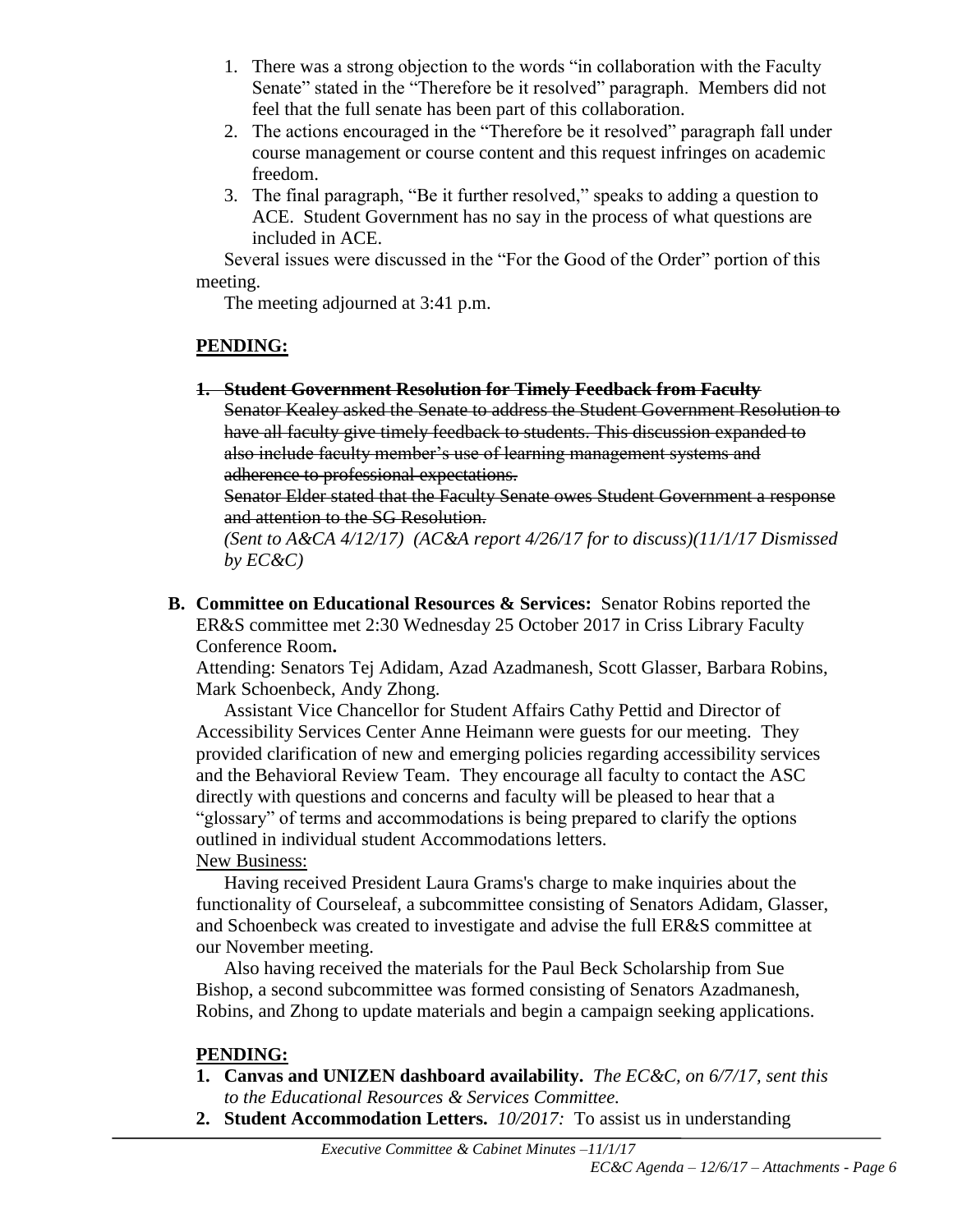current practices, Senator Robins invited Assistant Vice Chancellor for Student Affairs Cathy Pettid to a future committee meeting. She will attend the October 25, 2017 meeting. She also sent along a few questions for clarification of our needs and interests which we discussed. A follow-up email with our topics of interest and concern was sent to AVC Pettid**.** 

- **3. Request for Travel Authorization and Purchase of Travel.** *10/2017:* Senator Robins briefly reported on having located the source of the document used by UNO titled "Request for Travel Authorization and Purchase of Travel." At a future meeting we will discuss suggestions for additions to this document to assist faculty in identifying the need for and for purchasing travel insurance**.**
- **C. Committee on Faculty Personnel & Welfare:** Senator Elder reported the Committee met October 25, 2017**.**

Present: John Noble, Tammie Kennedy, Pauline Brennan and Griff Elder Excused absence: Marshall Prisbell and Dale Tiller.

Guests: Joe Brown and Jim Shaw

We met with Joe Brown and Jim Shaw, representing AAUP, to talk about uncompensated summer work for faculty on 9 month contracts. We wanted to know whether the topic had come up during contract negotiations, and how the issue had been framed.

They agreed that Grievance Committee service is its own category, given the rigid timeline, and the fact that it is the responsibility of the administration to make sure that the policies and procedures including the timelines are followed.

We discussed another category of service that occurs at department or college request and is associated with infrequent events like accreditation/departmental review. Faculty sometime feel that they can't say 'no' even though, the responsibility spills into the summer months. Joe and Jim plan to write an article on this topic for the AAUP newsletter that will explain what is under the contract vs. what isn't and thus becomes a point of negotiation with chairs/deans.

We also discussed that fact that in our profession it is normal for faculty to work on their research straight through every summer, and on most weekends, and the fact that there isn't any good way to account for this under the contract.

Next Month, we have invited Farrah Grant, Sarah Burke (Sustainability Coordinator) and Kevin Jones (Transportation Coordinator) to talk with us about transportation issues at UNO, and the 2015 Report:

[https://www.unomaha.edu/sustainability/center-for-urban-sustainability/\\_docs/UNO](https://www.unomaha.edu/sustainability/center-for-urban-sustainability/_docs/UNO-transportation-study.pdf)[transportation-study.pdf](https://www.unomaha.edu/sustainability/center-for-urban-sustainability/_docs/UNO-transportation-study.pdf)

# [Enhancing Transportation Demand Management](https://www.unomaha.edu/sustainability/center-for-urban-sustainability/_docs/UNO-transportation-study.pdf)  [Options at the ...](https://www.unomaha.edu/sustainability/center-for-urban-sustainability/_docs/UNO-transportation-study.pdf)

# [www.unomaha.edu](http://www.unomaha.edu/)

1 Enhancing Transportation Demand Management Options at the University of Nebraska at Omaha: The Costs, Benefits and Challenges of Implementation

# **PENDING:** 1. **Sorority Rush during the week before class in the H&K building.** *10/2017*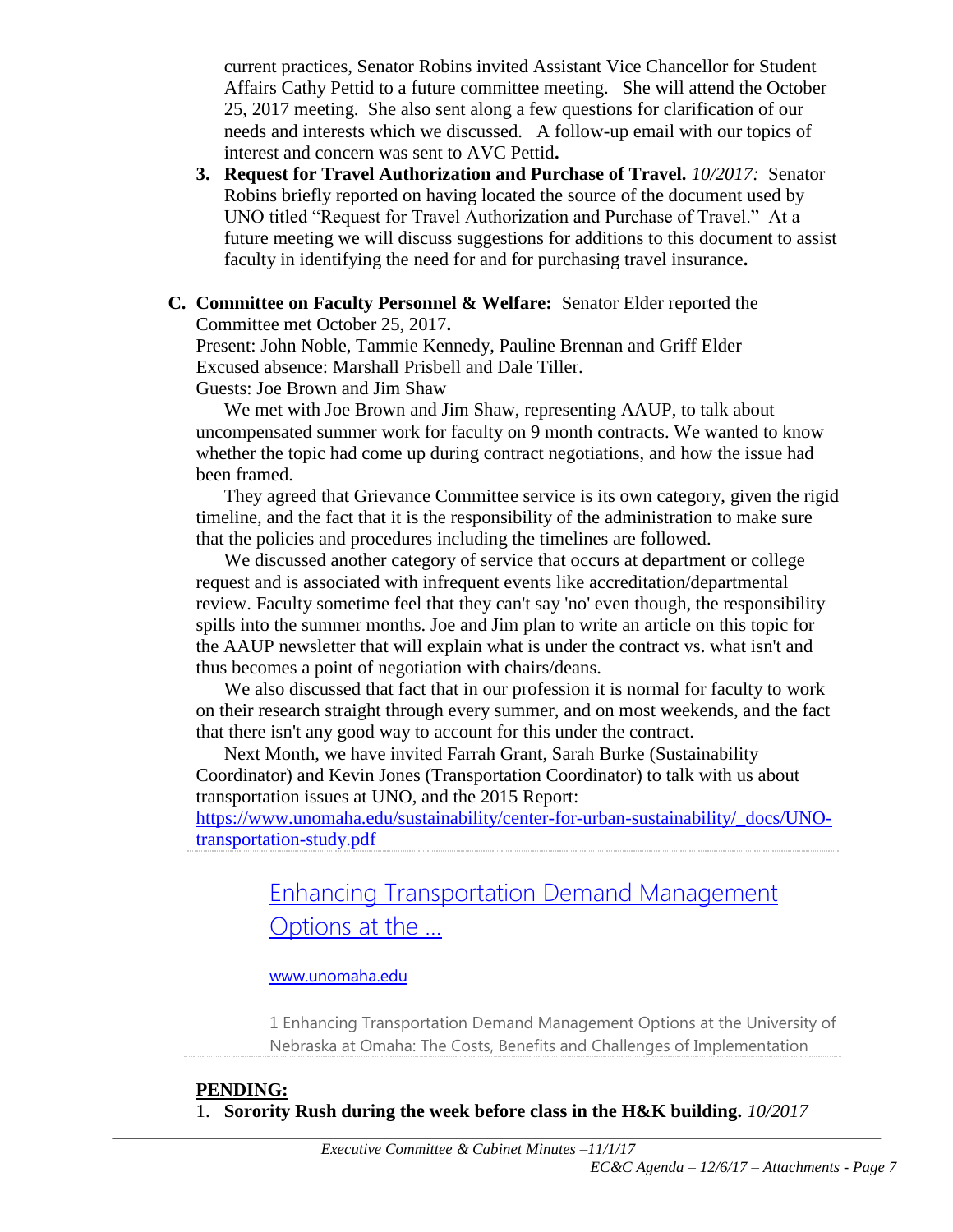This issue was brought up at EC&A on Wed Sept 20. BJ Reed says that this issue has been assigned to Dan Shipp. John Noble is following up with Dan Shipp**.**

**2. HPER Fees.** *10/2017:*On Mon Sept 18, there was an initial faculty/staff wellness-based incentive program meeting in EAB 202 organized by Dan Shipp. Attending: Dan Shipp, Cathy Pettid, Joe Kaminski, Jeanne Surface, Griff Elder, Cecil Hicks, Carol Kirchner, and Esther Scarpello**.**

The group met to discuss how UNO could develop and pilot a wellness-based incentive program for faculty/staff. The wellness program needs still to be worked out—both programmatically and financially. But roughly, the idea is that, UNO would offer a pilot program that would partially reimburse the cost of a HPER membership based upon member usage and participation in specific wellness program elements. Tentatively, the financial incentive might be as much as a \$100 reimbursement of the \$150 per semester HPER membership fee. Details have to still be worked out. The working goal is to offer this pilot program starting in January (but if not January, then the following August-2018).

The working group plans to meet every two weeks. The first meeting will discuss the requirements for reimbursement.

I have been asked to put together a Faculty Senate Focus Group that this working group can consult.

**3. Summer Creep.** *10/2017 cont.:* **RESOLUTION 4279**, 12/14/16: **Grievance Committees Summer Compensation**

While most of us are on 9 month contracts, many uncompensated service obligations require summer participation. Members on the committee have their own anecdotal accounts of what we perceive to be a trend. We are hoping to discuss this topic with the AAUP, so that we can begin to connect some of the dots. We have contacted AAUP. The topic is on their agenda for Friday October 6, 2017**.**

**RESOLUTION 4279**, 12/14/16: Grievance Committees Summer Compensation

**4. Faculty/Staff Safety Processes.** *10/2017 cont.:* Dr. Gina Toman has been named Faculty Human Resources Officer and Assistant to the Senior Vice Chancellor. She begins her new role on October 11**.**

We are interested in the administration developing a website similar to the Student Safety Website.

Note: We felt that the following site makes a good model: http://academicpersonnel.unc.edu/faculty-policies-procedures-guidelines/

We expect Gina Toman will be help us address the request that there be a flow-chart that will help faculty understand and negotiate the many resources that are available: Ombudsperson, EAP person, counseling, BRT, etc. What information is confidential, etc. This "flowchart" may manifest itself in the form of the website mentioned above.

- **5. Parking**
- **D. Committee on Goals and Directions:** Senator Arbelaez reported the Committee met October 25, 2017 at 2.30 p.m**.**

Present: Richard Stacey, Dan Hawkins, Bradley Bereitschaft, Christopher Kelly, Hamid Sharif-Kashani, Maria Arbelaez

Guests: Omar Correa, Enrollment Management and Hank Robison, Institutional **Effectiveness** 

1. We met with Omar Correa and Hank Robinson. Both presented data on retention and discussed the steps they are taking toward improvement. UNO had record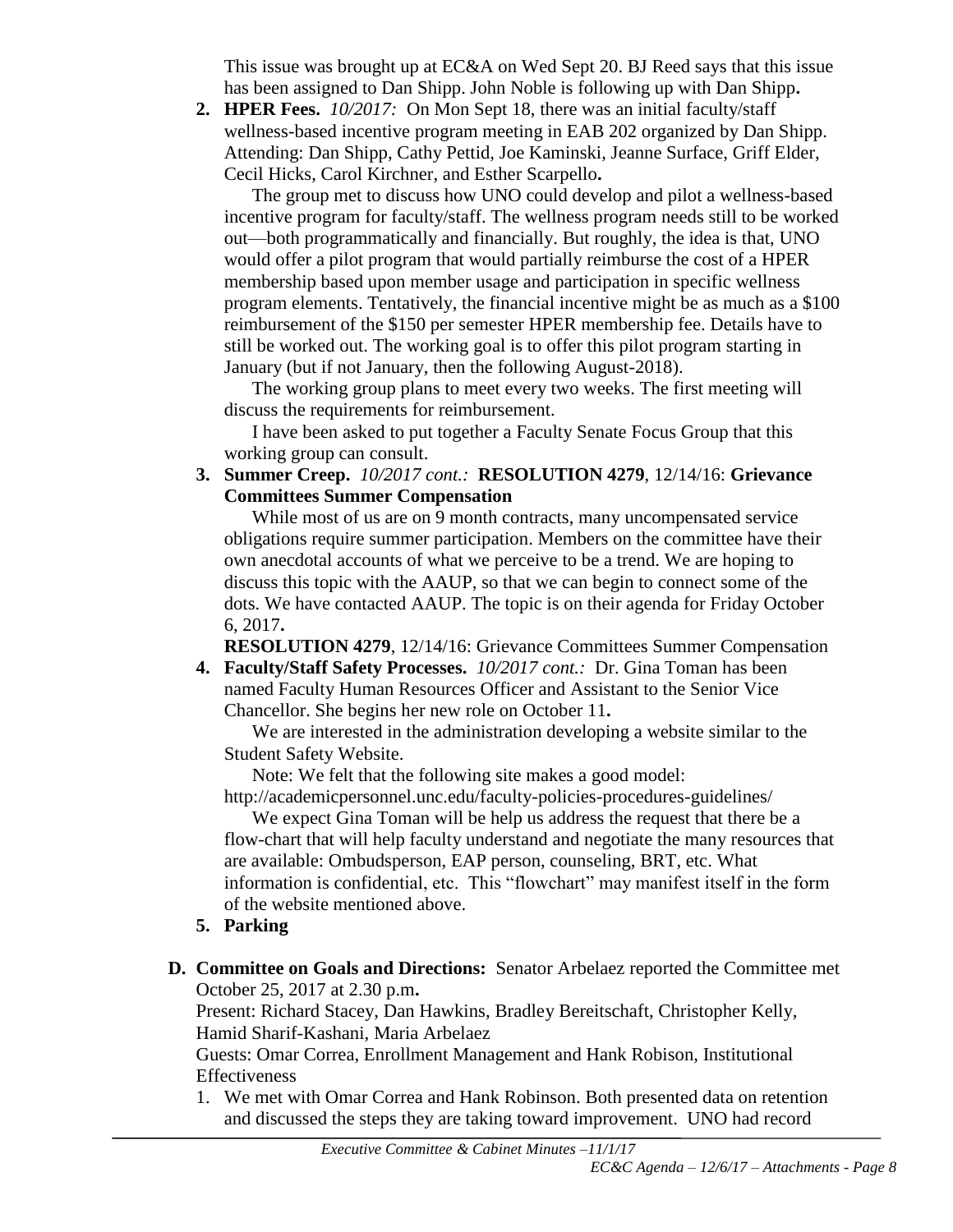enrollment this fall. Over 50 percent of it is first generation population. For these students there are many roadblocks to achievement. Among these are students' full time employment and inadequate academic preparation for college. Correa estimates that more aggressive recruitment techniques will result in better retention. UNO is working with area and state public and private schools to attract more students. New dorms have aided recruitment but there is much more progress needed. In the same way, networks to support student learning and help them continue are insufficient to address the need. Mention of budget cuts that closed the learning center and first year experience had a negative impact on retention.

Students who do not score aptly for college algebra directed to take the class at Metro. There is consideration of other courses that constitute early barriers to retention and success in the sciences and humanities. In the case of English Composition, they are making headways toward significant improvement.

In all, progress has been taking place toward retention. Not in ideal numbers but small headways made.

*At 3:07 p.m., the EC&C voted to suspend the Goals & Directions discussion to allow Criss Library Dean Dave Richards, and Jim Shaw, from Criss Library - Collections, to discuss collaboration between NU libraries, data bases, etc.* 

*At 3:31 p.m., discussion of the Goals & Directions report resumed.*

**2.** In relation to True MavValues Initiative we suggest the following addition**:** *Truth*

*We uphold the responsibility and freedom to search for truth in our academic pursuits.*

*Senator Elder moved and Senator Grams seconded a motion to send this back to the G&D Committee for revised wording. The motion passed.*

# **Pending:**

- **1.** *Facilities Planning and Faculty Representation (Sent to G&D 2/10/16)* As important and continuous decisions are made regarding facilities planning on campus, we would like to see more faculty involvement in these plans, and be allowed frequent opportunities to engage in discussion with administration about facilities planning. The one committee the Faculty Senate is aware of is the University Committee on Facilities Planning, which typically meets once a year. The University Committee on Technology Resources, Services & Planning meets more frequently, but its primary focus is on the technology needs of the campus. In a previous meeting Goals & Directions met with Deb Smith-Howell to address administrative communication and questions about the University's Strategic Plan and the Faculty Senate's part in that process. We discussed the possibility of a more regular liaison with Dr. Smith-Howell with a representative from the F.S. Goals and Directions Committee that could increase the level of communication and information in this area**.**
- **2.** *Unit Based Recruiting*: *(Sent to G&D 8/17/16)* This item has focused on how individual departments may contribute to the recruitment and retention of students in better pursuit of the University's enrollment goals. Goals and Directions temporarily tabled this item and it will remain on our *Pending* list.
- **3.** The UNO Admin responded to Resolution 4285, 5/10/2017: **Deferred Action for**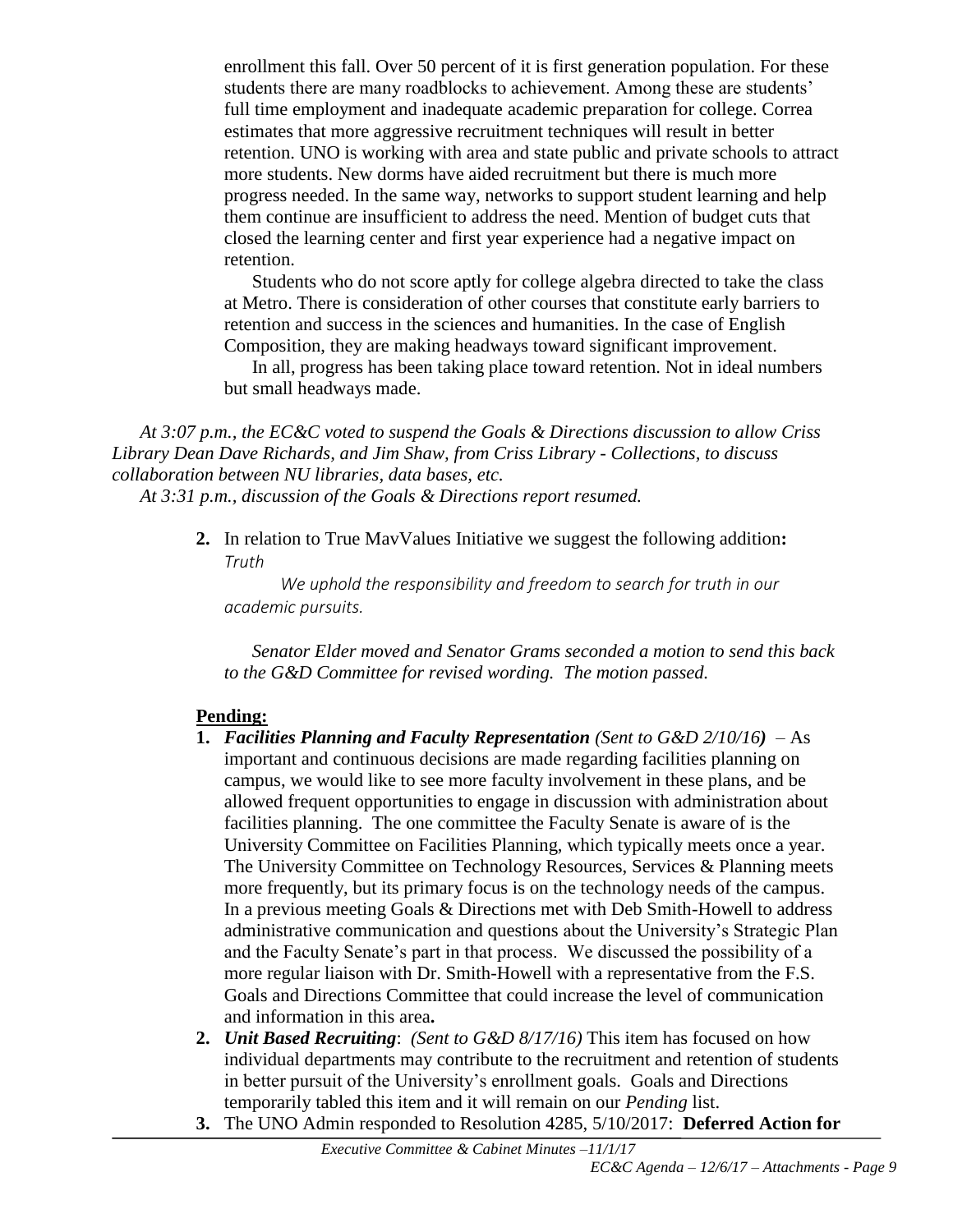**Childhood Arrivals (DACA)** with plans to draft guidelines for faculty. EC&A would appreciate members of the FacSen committee (e.g. Dan Hawkins et al) staying closely in touch with Student Affairs (Dan Shipp, Jonathan Benjamin-Alvarado) and the CFE to review and collaborate**.** *(Sent to G&D to keep in touch 6/7/17)***.**

# **4. Soliciting Faculty Insights on UNO's Leadership Transition.** *(The EC&C, on 6/7/17, sent this to the Goals & Directions Committee.)*

# **5. Mav Creed**

*The following was submitted to the UNO Faculty Senate. Attached below it is the resolution from Student Government, a note that the Staff Advisory Council will also pass a favorable resolution, and the Mav Values Document. The UNO EC&C, on 6/7/2017, forwarded this item to the Goals & Directions Committee for discussion at the August 16, 2017, Retreat.*

On Mar 31, 2017, at 8:32 AM, Philip Covington [<pcovington@unomaha.edu>](mailto:pcovington@unomaha.edu) wrote:

*Faculty Senate, Staff Advisory Council, and Student Government:*

*Over the course of about 18 months, a university task force took on the task of creating a document that captures the essence of what it means to be a UNO Maverick. The task force included members appointed by Faculty Senate, Staff Advisory Council, and Student Government. Data was gathered from nearly 900 members of the university community, with special attention given to garnering feedback from individuals in under-represented groups.*

*Six primary themes emerged from the analysis of the data and the task force worked to briefly define each, intentionally weaving in language from the raw data. Those six statements form the core of the Maverick values document. These community standards serve as a foundation for mutual expectations of engaging one another within this university community and with our partners beyond.*

*It is our pleasure to forward the document to you and ask for your formal support of its tenets before we advance it to the Chancellor's Cabinet for final approval.*

*Respectfully Submitted,*

*Dr. Dan Shipp, Vice Chancellor for Student Affairs & Enrollment Management and*

*Dr. Phil Covington, Senior Director of Student Life and Chair of the Defining the Maverick Experience Task Force*

# **Student Government Resolution:**

**WHEREAS,** the University of Nebraska at Omaha (UNO) is committed to creating distinctive values that all faculty, staff, administration, and students should follow, and;

**WHEREAS,** beginning in 2015, a taskforce of people from all areas of campus conducted and analyzed survey data, brainstormed ideas, and created a finalized document featuring the values that all UNO members should engage in and expect from others, and;

**WHEREAS,** two surveys were utilized to determine initial ideas for why students came to UNO, what they like about UNO, and whether they are proud to be a Maverick, and;

**WHEREAS,** there was data collected from close to 900 members of the UNO community, and there was a primary focus on reaching underrepresented individuals, and;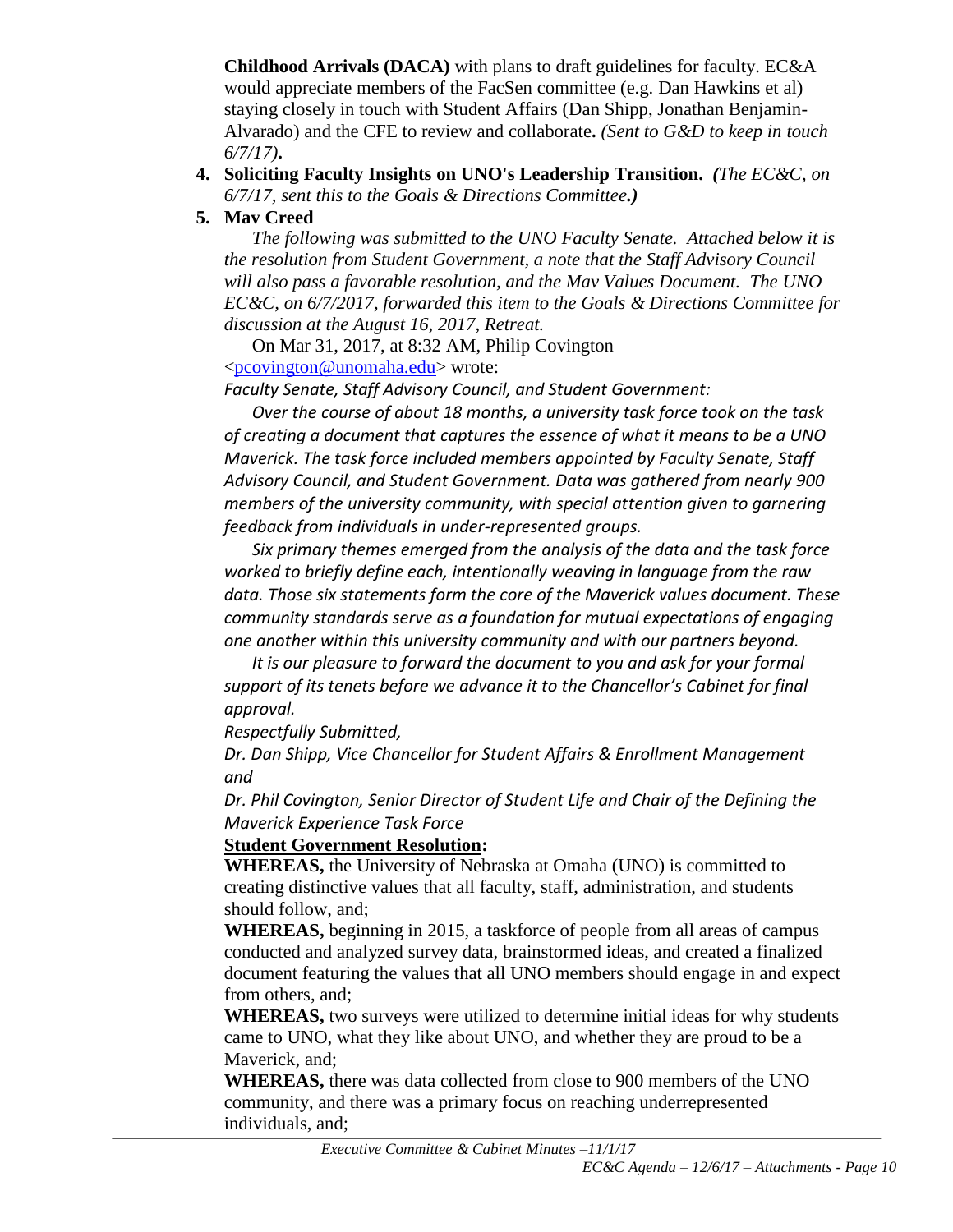**WHEREAS,** after analyzing the data, the taskforce realized that the UNO community was lacking a creed to clearly define what it meant to be a Maverick and the Maverick experience, and;

**WHEREAS,** through extensive work, the taskforce, with assistance by University Communications and Dr. Dan Shipp, created a Maverick Value document listing the specific values as well as a statement noting that these values must be integrated in order to have an impact.

**THEREFORE BE IT RESOLVED**, that Student Government of the University of Nebraska at Omaha (SG-UNO) supports the Maverick Value document that better defines what it means to be a Maverick and its integration into the University system and communities beyond.

### **- - - - - - - - - - - - - - - -**

**Staff Advisory Council:** On April 11, 2017, Staff Advisory Council voted unanimously to pass a resolution in support of the document spelling out what it means to be a UNO Maverick.

# **- - - - - - - - - - - - - - - -**

Below is the Mav Values Document:

*We the students, faculty and staff of the University of Nebraska Omaha (UNO) hold the following community values to be the foundation of our identity as Mavericks.*

*As Mavericks, we commit daily to advance and support our community values:*

### *Authenticity*

*We stay true to our authentic selves and respect the unique and shared histories of the other members of our community.*

### *Integrity*

*We strive to make sure our words are consistently reflected in our actions and treatment of others.*

### *Inclusion*

*We are committed to cultivating a campus climate that welcomes and supports people of all cultures, beliefs, identities, and backgrounds.*

# *Service*

*We engage in service with others to improve the lives of individuals throughout the Omaha metro area, state and beyond.* 

# *Resilience*

*We rise above difficult challenges through hard work and courageous determination.* 

# *Achievement*

*We accomplish our individual and shared goals by reaching high personal and professional levels of excellence.*

*We realize that these values are only words until we integrate them into our individual and shared actions. We commit to advancing these values as Mavericks at UNO, in the greater Omaha community, and beyond.*

# **6. Parking Changes and Parking for Adjunct (Part Time and Temporary) Faculty:**

Link for reference: [https://www.unomaha.edu/news/2017/04/parking-changes](https://www.unomaha.edu/news/2017/04/parking-changes-coming-to-campus.php)[coming-to-campus.php](https://www.unomaha.edu/news/2017/04/parking-changes-coming-to-campus.php)

*Part-time permit options.*

- *Night Only Surface Permit – after 2:30 P.M.*
- *Lot T \$5 Entry - Weeks 2-16 of Fall/Spring Semesters (all-day)*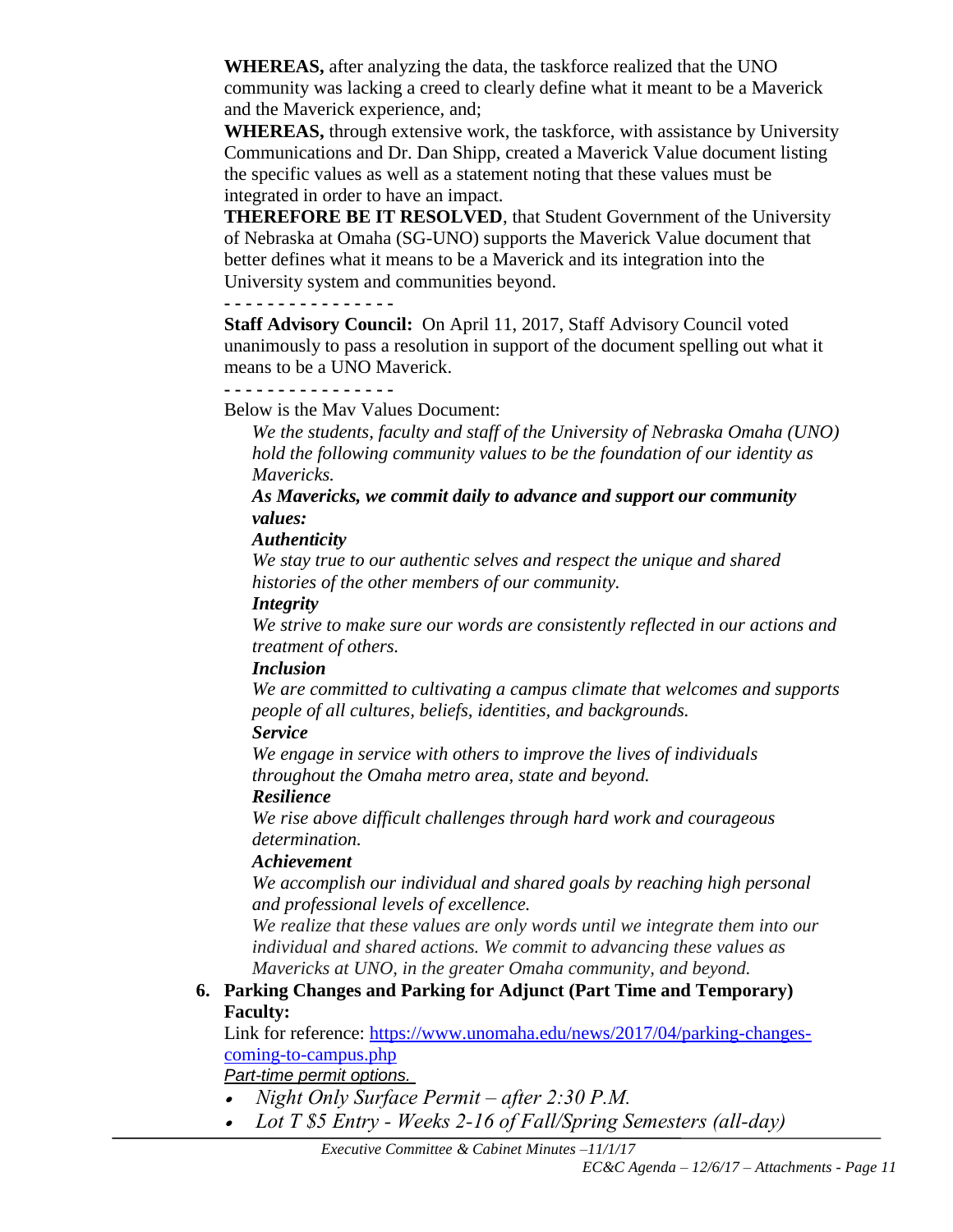- *Daily/Hourly Permit Options \$1-4*
- *Reduced fee West or Pacific Street Garage Permit - \$200 Annually*
- *\$3 after 12:30 P.M. in the East Garage Lots U and T only.*
- *Lot 26 (no permit required with free limited shuttle service)*
- **E. Committee on Professional Development:** Senator Nordman submitted the following report.

The Committee met October 25, 2017.

Senators present: Julie Blaskewicz Boron, Melissa Cast-Brede, Russ Nordman Excused absences: Travis Adams, Zhigang Feng, Victor Winter

Those present used today's meeting as a work session for the questionnaire we would like to send to the Deans. It is our hope that this questionnaire will give us a clearer picture campus-wide on how the colleges evaluate and rank fellowship applications.

Over the course of the next month we will continue to fine-tune the document. In our November meeting we hope to create the questionnaire using Qualtrics.

# **PENDING:**

- **1. Faculty Professional Development Leave policies/procedures:** Given a growing number of questions and concerns about this issue, our committee will be gathering information (policies/procedures) at all levels (regents, university, colleges, departments) and comparing those documents in order to explore questions, including**:** 
	- **a.** Can faculty get a full year of leave if waiting until 12 years of service instead of at 6 years?
	- **b.** What are the earning restrictions while on leave (sabbatical)?
	- **c.** What documents govern how leave is prioritized/awarded?
	- **d.** What are the criteria for leave across colleges/departments? How consistent are these?
	- **e.** Who all reviews and/or weighs in on these decisions?

What language does the AAUP contract have regarding leave/sabbatical?

**F. Committee on Rules:** Senator Nash reported that representation of Faculty Senators on campus and university committees has mostly been done away with. It was suggested that future appointments such as these use former senators**.**

# **PENDING:**

**1.** The Committee continues to review which Campus & University committees require participants who also serve on the Faculty Senate, and which committees might be served by representatives from the faculty at large**.** 

# **V. Other Faculty Senate Committees**

**A. Faculty Senate Budget Advisory Committee Report**: Prof. Hall, Maher, O'Hara

# **VI. Ad hoc Committees**

**A. Ad hoc UNO-UNMC Faculty-to-Faculty Communication and Collaboration Committee:** Professor Sollars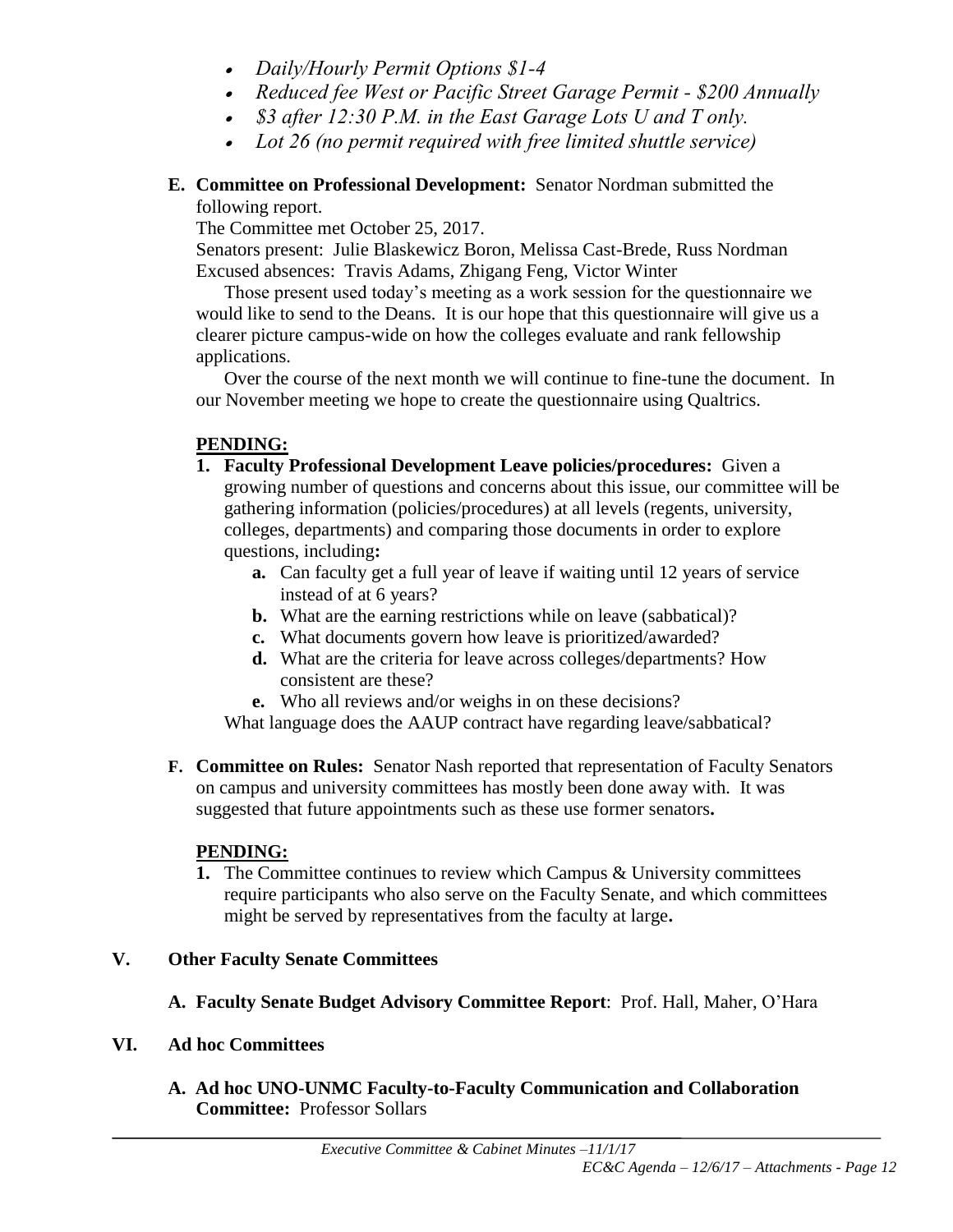| Dhundy Bastola                        | Elizabeth Beam |
|---------------------------------------|----------------|
| <b>Emily Glenn</b>                    | Craig Maher    |
| Debra Reilly ( <i>UNMC</i> alternate) | Eleanor Rogan  |
| Destynie Sewell                       | Mark Shriver   |
| Adam Tyma                             | Glenda Woscyna |
|                                       |                |

The Committee approved and unanimously passed the following resolution on November 1, 2017, and asked that it be passed to the UNO and UNMC Executive Committees for their consideration. Senator Barone moved the following for the Committee:

# **RESOLUTION: UNO/UNMC Communication and Collaboration**

**WHEREAS,** UNO and UNMC have a rich history of collaborative efforts; and

**WHEREAS,** University leadership, the Omaha philanthropic community, faculty, and students seek opportunities to enhance direct campus-to-campus conversations to leverage our intellectual capital; and

**WHEREAS**, these conversations and collaborations lead to new discoveries and creative activities that have significant impact within our community; and

**WHEREAS**, programs are most successful when barriers to collaboration are removed, with benefits of removing these barriers far outweighing the costs,

**THEREFORE BE IT RESOLVED** that the UNO/UNMC ad hoc Faculty Communication and Collaboration Committee recommends the following actions:

- 1. Investigate and publicly report on library resources that might be shared among the two institutions to provide both physical and virtual access to research materials for faculty and students who wish to collaborate.
- 2. Provide reciprocal parking on the UNO and UNMC campuses; when UNO and UNMC faculty visit the other school, they be allowed to use their permits to park in the faculty lot of the same classification, and when students from either school visit the other school, they be allowed to use their permits to park in student lots of the same classification. Increase parking availability for guests associated with collaborative efforts.
- 3. Provide shuttle services to transport faculty and students to the other campus, reducing the time needed for travel/parking and increasing opportunities to connect in person. **~~~~~~~~~~~~~~~~~~~~~~~~~~~~~~~~~~~~~~~~~~**

The EC&C passed the above resolution pending word changes.

# **VII. Non-Senate Committee Reports**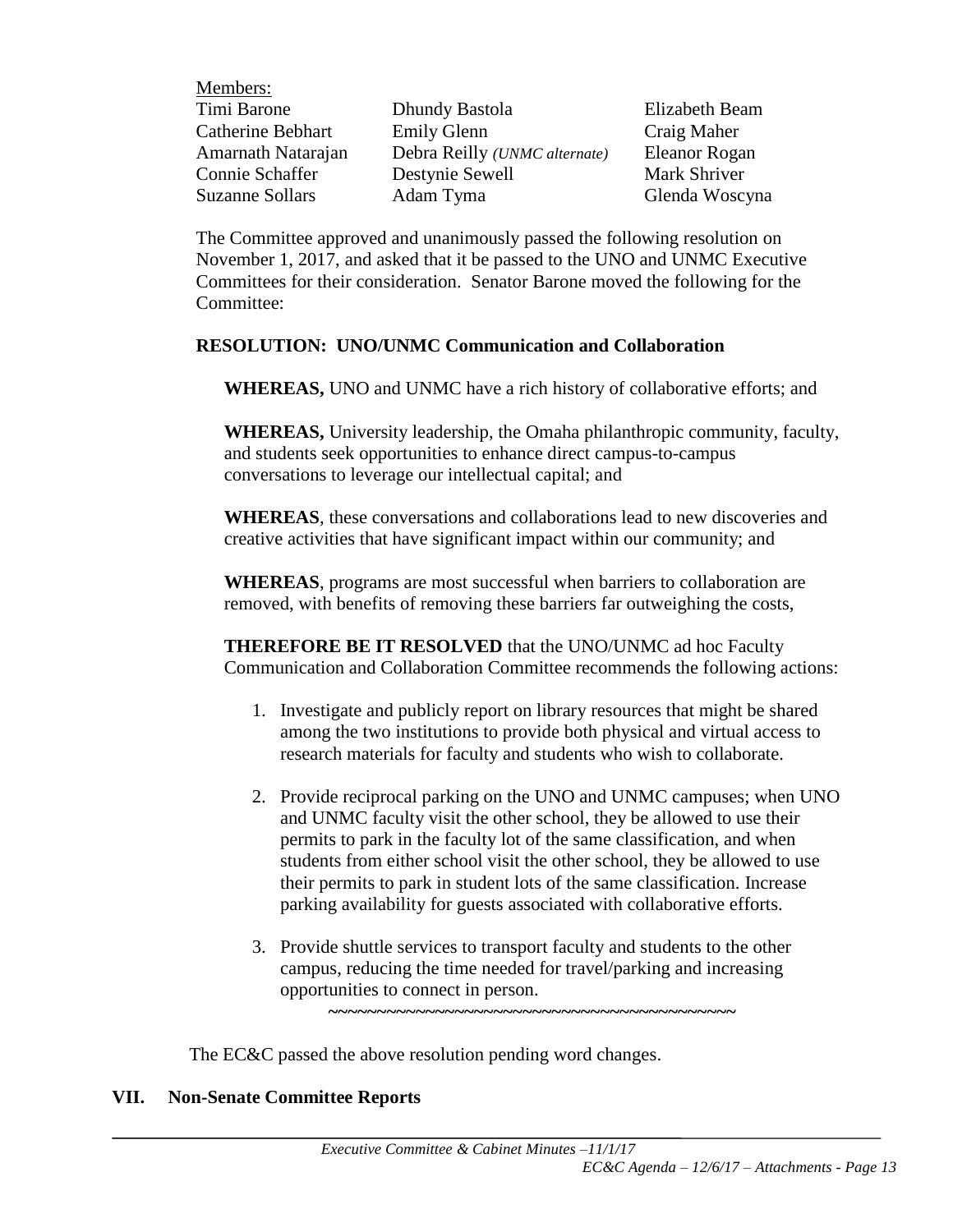**A. Digital Learning Directors Meetings:** Senator Cast-Brede reported the Committee has met twice.

September 11, 2017, Meeting.

Topics included:

 Faculty Liaisons for Instructional Design – find the list of liaisons on this page (click on Faculty Liaisons in red on top

list): <https://www.unomaha.edu/academics/online-learning.php>

- iLos trainings UNO's new fully accessible video platform. Trainings cover different features within iLos and range from introductory to more in-depth conversations about ways to incorporate iLos into teaching.
- Spring 2017 Digital Education Strategic Plan report was shared ahead of time and highlights were discussed during the meeting.
- Health/vaccination holds Suzanne Withem (Coordinator of Digital Learning) has had some initial conversations here at UNO and Dr. Lindburg is looking at how UNL has automated their process. This information will allow us to advocate for processes that might better serve virtual students.
- Digital Education BRT the document summary has been requested, but at this time, it is not available for distribution. It will be shared upon availability.

October 2, 2017, Meeting.

Topics included:

- iLos demo and reminder about upcoming training opportunities.
- Upcoming Canvas trainings (incentivized and other). Participants may apply to receive \$100.00 stipends to attend all day Canvas training (only one stipend per applicant).
- InsideTrack Report (Inside Track conducted a needs assessment which examined:
	- o How perspective student leads are generated and converted.
	- o How NU Online can most effectively support this work.
		- Passion and dedication to the mission was identified as a core strength.
		- More clarification and training regarding faculty/staff roles was identified as a need.
- Open Educational Resources presentation from Assistant Professor, Megan Salsbury (Criss Library).
- Testing Center expanded hours in Fall 2017.
	- o Respondus use –Secure browser that prevents students from accessing other URL's or applications while testing.
- Listing online minors and improved recommendation of program availability online/evening/in-person.
- Hybrid courses began Fall 2018.

# **VIII. Unfinished Business**

# **PENDING**

# **A. Participation in UNO Faculty Senate** *(Fall 2016 to EC&C Pending)*

Need to encourage and strengthen participation on UNO Faculty Senate.

- 1. One possibility might be to change the FS Constitution
- 2. Discussions with Colleges
- 3. Go to Chairperson mentor(s)?
- 4. Go to Board of Chairs

**How to Encourage Faculty to Serve on the Faculty Senate**: Informal data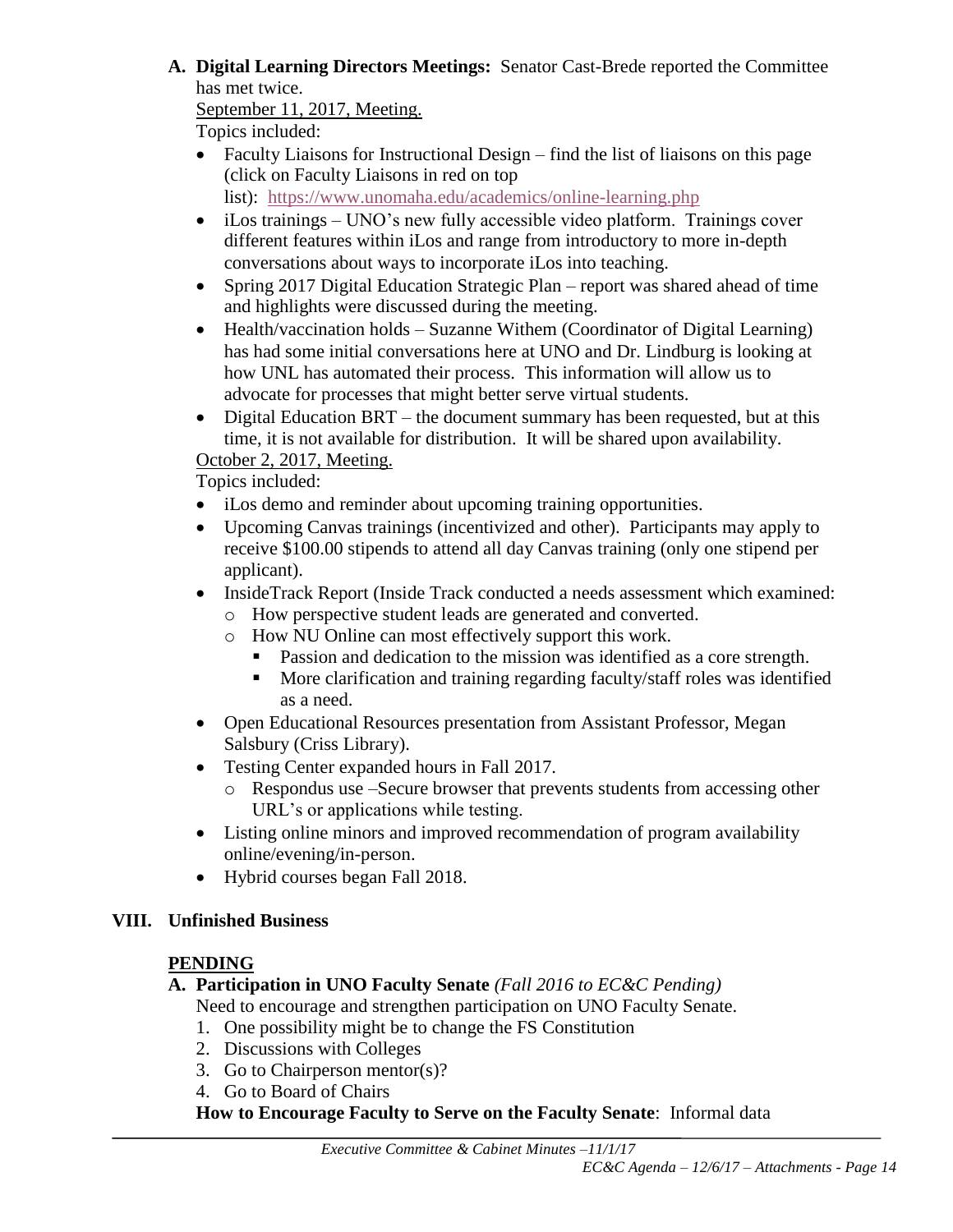collection by the committee of approximately 40 UNO faculty members has generally revealed that *Service* of this nature tends to be acknowledged with little payoff compared to the perceived time commitment associated with governance. There is also a great deal of misinformation about the time obligations; nevertheless, most of the faculty we talked to showed little interest in this service even after we answered questions. The Goals and Directions Committee is now discussing ways to help the departments incentivize Faculty Senate and other University service opportunities by increasing by better recognizing the value of this service in ways such as higher Merit rankings on Annual Review, etc**.** *(The EC&C asked, on 6/7/17, that this be discussed at the 8/16/17 FS Retreat.)*

# **B. Change Start Time of UNO Faculty Senate Meetings?**

*On 6/7/17 the EC&C suggested this be discussed at the 8/16/17 FS Retreat. At the 8/16/17 Faculty Senate Retreat there was brief consideration of potential benefits and drawbacks to convening Faculty Senate meetings 15 or 30 minutes later. The matter was left to the Executive Committee to gather relevant data from Institutional Effectiveness, and report back.*

*On 9/7/17 information was received from Thomas Walker, MAcc, Business Analyst, Office of Institutional Effectiveness, that "A majority of courses" (for all faculty) "are ending between 2 and 3 o'clock (14:00 and 15:00, respectively). The 4pm to 6pm timeslot is your best shot to have the least amount of faculty affected.*

# **C. Parking at UNO**

*On 9/25, Vanessa Rath, Parking Services Manager, noted that Faculty/staff Pacific Street Garage permits will be able to park in the West Garage on Dodge Campus. Day/Night permits can park anytime, Night only (after 2:30pm) will not be valid in either garage until after that time.*

*This will be valid for the 2017/18 academic year only.*

 Faculty Senate meeting parking, for Scott Campus senators, in CEC parking lot when there is no large Community event scheduled was questioned. Both President Grams and Chancellor Gold will look into this. *(FS mtg. 10/11/17)*

# **D. Classroom Space Availability**

An Analysis of Classroom Times & Patterns has been mentioned. There is a need to follow up on results and any effects of prime time policy.

# **IX. New Business**

**A. President-Elect Eligibility for12/13/17 Election** was discussed. A list of names of those senators eligible for President-Elect was distributed.

# **B. Student Success & Retention**

**1.** From T. Hank Robinson, director, Office of Institutional Effectiveness: "One of the better reports OIE produces on retention and completion can be found in UNO's institutional archive, Digital Commons. Here's the link to the '2016 Student Outcomes Report:'

[https://digitalcommons.unomaha.edu/cgi/viewcontent.cgi?article=1026&context=](https://digitalcommons.unomaha.edu/cgi/viewcontent.cgi?article=1026&context=oieassessment) [oieassessment.](https://digitalcommons.unomaha.edu/cgi/viewcontent.cgi?article=1026&context=oieassessment) "

**2. Student Government Resolution SR 16/17: COURSE FEEDBACK AND GRADING REQUIREMENTS** 

*(received UNO Faculty Senate office 10/24/17)*

**WHEREAS,** the University of Nebraska at Omaha is committed to offering the best educational experience and cognitive growth for students, and;